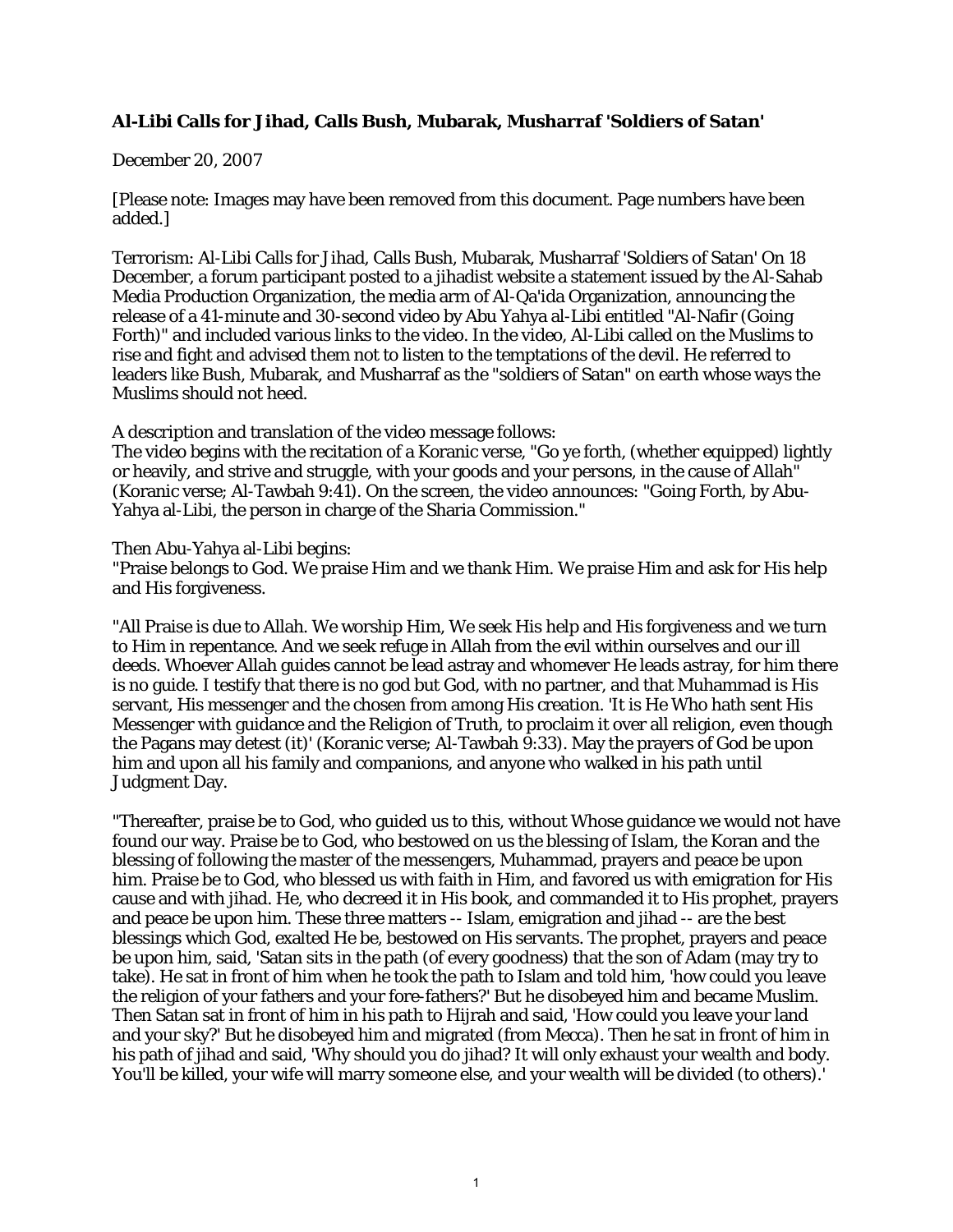But he disobeyed him and went for jihad. Rasul Allah then said, 'Whoever does this, it is a duty upon Allah that He shall enter him into Paradise' (Hadith).'

"This great hadith shows us the correct path, which the servant (believer) takes in this world, by taking the right path and following the Sunnah and the guidance of the prophets and the messengers, first by entering in the religion of Islam, even though entering this religion and following its true guidance will be filled with many obstacles. The first and greatest obstacle one will face is the cursed Satan, who got our parents (Adam and Eve) out of paradise after he tempted them to eat from the tree. He said, 'Your Lord only forbade you this tree, lest ye should become angels or such beings as live for ever. And he swore to them both, that he was their sincere adviser' (Koranic verse; Al-A'raf 7:20). The evil devil sits in the path of goodness that the son of Adam may take to prevent him from obeying God, and to order him to disobey God Almighty. He sits in the path of Islam because he knows that by entering the religion of God, the servant will realize success in earning eternal life, as the Almighty said, 'Only he who is saved far from the Fire and admitted to the Garden will have attained the object (of Life): For the life of this world is but goods and chattels of deception' (Koranic verse; Al Imran 3: 185). Satan wants the son of Adam to die as a non-believer and to die in his polytheism so that he will be with him in Hellfire, and to listen to that Satanic lecture in the bottom of hell, burning in its fire. 'And Satan will say when the matter is decided: 'It was Allah Who gave you a promise of Truth: I too promised, but I failed in my promise to you. I had no authority over you except to call you but ye listened to me: then reproach not me, but reproach your own souls. I cannot listen to your cries, nor can ye listen to mine' (Koranic verse; Ibrahim 14:22). Like Satan, after telling people to disbelieve, and when they disbelieve, he tells them that he is not responsible for their deeds, and that he fears God. This is the case of man, when he follows the steps of Satan. He calls on him to disobey God, and he tempts him to defy the commands of the Almighty. But if he (man) falls, and follows his whim and is led by Satan, then he (Satan) will declare his innocence of his deeds and of his followers. Hence, no one follows Satan in this world unless he worships him, even if he denies it, and although he might not bow down, worship and pray for Satan, in reality he is worshipping Satan. This is what the Almighty said, 'did I not enjoin on you, O ye Children of Adam that ye should not worship Satan; for that he was to you an enemy avowed. And that ye should worship Me, (for that) this was the Straight Way?' (Koranic verse; Yasin 36:60)

"Therefore, all these non-believers, who are spreading corruption on earth, and who have oppressed the people and humiliated them, and who have taken mankind from light to darkness, and have forced them into disbelief, polytheism and clear misguidance, are but the soldiers and the friends of Satan, even if they boast shamelessly, and give themselves many titles. Therefore, Bush, Pervez (Musharraf), Mubarak, Bin Sa'ud, and Bu Tafliqah are nothing but soldiers of Satan. By fighting these criminals, we are fighting none but the soldiers of Satan, as the Almighty had said, 'those who believe fight in the cause of Allah, and those who reject Faith Fight in the cause of Evil: So fight ye against the friends of Satan: feeble indeed is the cunning of Satan' (Koranic verse; Al-Nisa 4:76).

"Therefore, if the cunning of their president, their leader, their master and the chief commander of their armed forces is feeble, how (feeble) will be the cunning of his soldiers? The prophet, prayers and peace be upon him, said, 'Satan sits in the path (of every goodness) that the son of Adam (may try to take).' Therefore, oh son of Adam, remember, when you want to take a path of obedience to God Almighty, be it through prayer, fasting, migrating, jihad or enjoining virtue, or preventing vice, remember that Satan is sitting in your path, because Satan swore to do so, and said, 'Then will I assault them from before them and behind them, from their right and their left: Nor wilt thou find, in most of them, gratitude (for thy mercies)' (Koranic verse; Al-A'raf 7:17). Remember that you are in constant struggle, war and defense with Satan. Satan will try to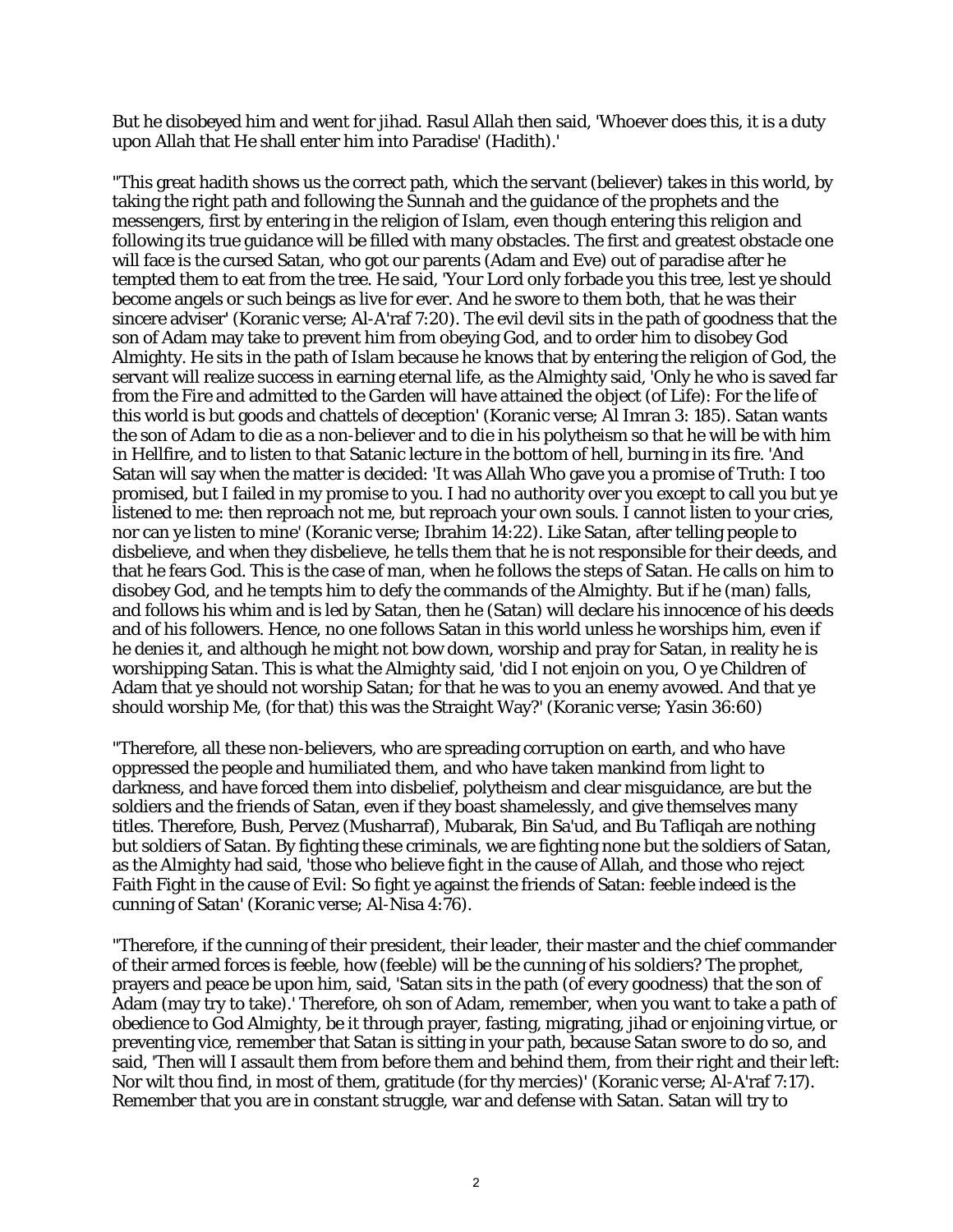prevent you first from obeying the Almighty God, and from the greatest obedience of all that will prevent you from entering into the religion of the Almighty.

"In this light and this guidance, millions of people were deprived from this abundance and comfort. Who stood in between that and this, who is the one who decorated for them the pleasures, who made polytheism, non-belief, and going astray better to them in their eyes? Who is the one who reversed the darkness where they saw it as light, superiority, and culture and high class and prevented them from the light of Islam and rendered it inanimate, dead, oldfashioned, traded, fanatical, extremist, and severe? Who? It is cursed Satan. So remember, oh worshiper of God, that you are following Satan when you take the path of disobeying God, the Great and Almighty. 'Verily Satan is an enemy to you: so treat him as an enemy. He only invites his adherents, that they may become Companions of the Blazing Fire' (Koranic verse; Fatir 35:6).

"Then we are in a continuous war; our war is not limited and restricted to the war that we are carrying out with the enemies of God, the Great and Almighty, from Christians, Jews, apostates, rejectionists, Buddhists, Communists, and others, No! A part of our war, the largest part, is the war that we are carrying out against the master of those non-believers and with their president and leader; he is cursed Satan.

"It is your duty, oh worshiper of God, to remember that you are always and at all times and in every obedience (to God) in a defense, dealing and fighting with this bitter enemy who wants for the human to be with him, in what? In the fire of hell. Satan sits in the path of the son of Adam in his paths. He sits for him in the path of Islam, and as we mentioned, this is the first step to salvation and success, for the human to embrace the religion of God, the Great and Almighty, meaning that he was salvaged, if he died and was in this religion, is saved from the punishment of God, Exalted He be. Either he was saved from entering the fires of hell from the beginning or he will not rest eternally in the fires of hell because those who died and were in Islamic religion do not stay in the fire of hell forever. He asked him, "Do you convert to Islam and leave your religion behind and the religion of your fathers and ancestors? How do you leave this religion that your father was raised upon it as well as your grandfather and your ancestors and move to a new religion? What is this religion? It is the Islamic religion, from which he (Satan) wants to repulse you. And the excuses of what the predecessors were on is the excuse of the non-believers every time. They even said 'Nay! they say: 'We found our fathers following a certain religion, and we do guide ourselves by their footsteps. Just in the same way, whenever We sent a Warner before thee to any people, the wealthy ones among them said: 'We found our fathers following a certain religion, and we will certainly follow in their footsteps"(Koranic verse; Az-Zukhruf 43:22-23). (Words indistinct) they copy those who were before them, but to ask themselves and stand up in pairs or alone to reflect, then their minds are dead. He said he (Satan) stood for him in the path of Islam, and today we hear the same thing; we hear these Satanic excuses that stand between the people and embracing the religion of God, the Great and Almighty. So many say who are called to be Muslims and those who talk by their tongues but they are talking by Satan's tongue and they express the thoughts of Satan. How do you move to this religion that is long gone and we are in the era of civilization, in the era of advancement, and in the era of democracies, in the era of freedoms and in era and era. After that, what stands between you and God's religion, the Great and Almighty? Did God's religion prevent you from the industries? Did God's religion prevent you from traveling anywhere on earth? Did God's religion prevent you from advancing and technology? No! This is only it is the whispers of Satan and the dictations of his helpers. Therefore, this is not an excuse that passed and Satan mentioned for the predecessors who were before who used to worship a rock or trees. No! Rather, we hear it today from those who wear neckties, we hear it today from those who sit in the Parliaments, and we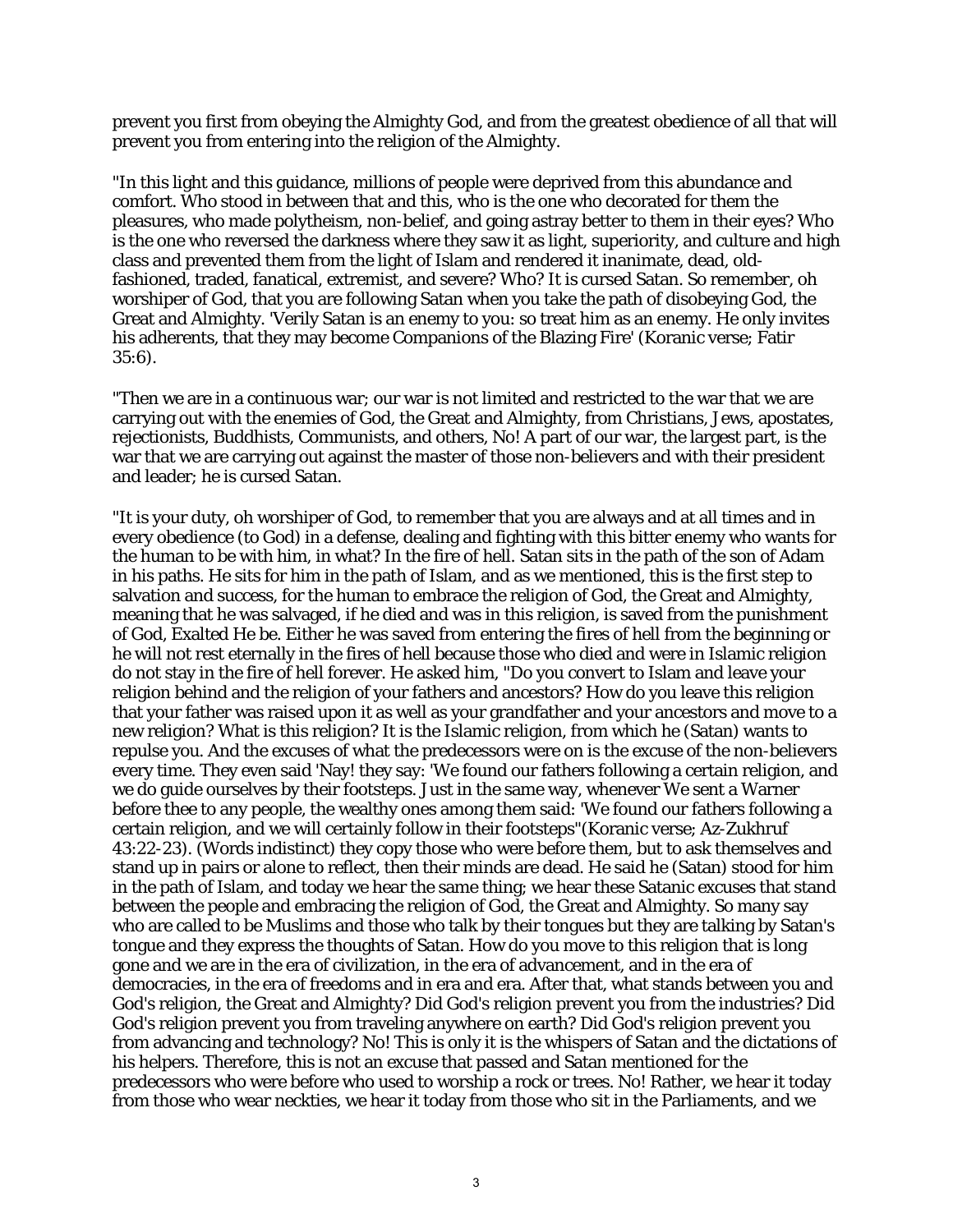hear it today from those who call themselves intellectuals, the enlightened, the civilized, and others from these Satanic names who are the one who stand in between the people and embracing the religion of God, the Great and Almighty.

"Islam is the religion of advancement, the religion of civilization, the religion of justice, and the religion of equality of rights. God has forbidden oppression upon Himself and rendered it forbidden among his worshipers. 'Allah commands justice, the doing of good, and liberality to kith and kin, and He forbids all shameful deeds, and injustice and rebellion: He instructs you, that ye may receive admonition' (Koranic verse; An-Nahl; 16:90). Is there anything higher and more supreme than these Islamic values of which the people are deprived, and they lived in this contemporary ignorance that burned their morals, beliefs, and manners and rendered them like pasturing animals who are like animals and even more astray? Islam is the religion of light; Islam is the religion of profusion; Islam is the religion of good life. Yes!

"Then we must remember these valuable meanings ordered by the religion of God, the Great and Almighty. We should not be deceived or pay attention and not to be confused by what those criminals say. Those are the devils and helpers of Satan and soldiers for Satan. They drag the people with them, God's religion. (sentence as heard) They are those who invite at the doors of hell and those who answer them will be thrown in it and they do not care. Embracing God's religion means transforming the human from death to life. 'Can he who was dead, to whom We gave life, and a light whereby he can walk amongst men, be like him who is in the depths of darkness, from which he can never come out?' (Koranic verse; Al-Ana'm 6:122) Moving from disbelief to belief means being transferred from the deep black darkness to the light, as the Exalted He be, says: 'Whoever rejects evil and believes in Allah hath grasped the most trustworthy hand-hold, that never breaks. And Allah heareth and knoweth all things. Allah is the Protector of those who have faith: from the depths of darkness He will lead them forth into light. Of those who reject faith the patrons are the evil ones: from light they will lead them forth into the depths of darkness' (Koranic verse; Al-Baqarah 2:256-257). Then brothers, we must be proud of this religion and hold on to it for our glory, strength, ability, and comfort in life and the hereafter is set by how much we hold on to it, our clinging and our pride in our creed and belief. 'But honour belongs to Allah and His Messenger, and to the Believers'(Koranic verse; Al-Munafiqun 63:8). As for those who tumbled in the pits of being led astray, those who were deceived by names and the over decorated and the pleasures of this life, God, the Exalted He be, described them as: 'They are only like cattle;- nay, they are worse astray' (Koranic verse; Al-Furqan 25:44), 'for the worst of beasts in the sight of Allah are those who reject Him: They will not believe' (Koranic verse; Al-Anfal 8:55), 'for the worst of beasts in the sight of Allah are the deaf and the dumb,- those who understand not' (Koranic verse; Al-Anfal 8:22). Those are: 'They have hearts wherewith they understand not, eyes wherewith they see not, and ears wherewith they hear not. They are like cattle' (Koranic verse; Al-A'raf 7:179).

"Yes! Satan sat for the sons of Adam on this path to stand in between him and this great luxury, between this prevailing light that God, the Exalted He be, has honored us by for the entire humanity. Satan said: Do become a Muslim and leave the religion of you fathers and your ancestors? He disobeyed him (Satan) and became a Muslim; this person has passed the first obstacle, and he passed it by the grace of God and His religion, the Exalted He be. 'It is true thou wilt not be able to guide every one, whom thou lovest; but Allah guides those whom He will' (Koranic verse; Al-Qasas 28:56). Therefore, what you are into from belief, Islam, obedience, and untainted right and pure creed, is by what the grace of God, the Great and Almighty, bestows upon you, not by your experience or your expertise or your management or your inheritance, but rather 'that is the Grace of Allah, which He bestows on whom he pleases: and Allah is the Lord of Grace abounding' (Koranic verse; Hadid 57:21). ' Those whom Allah (in His plan) willeth to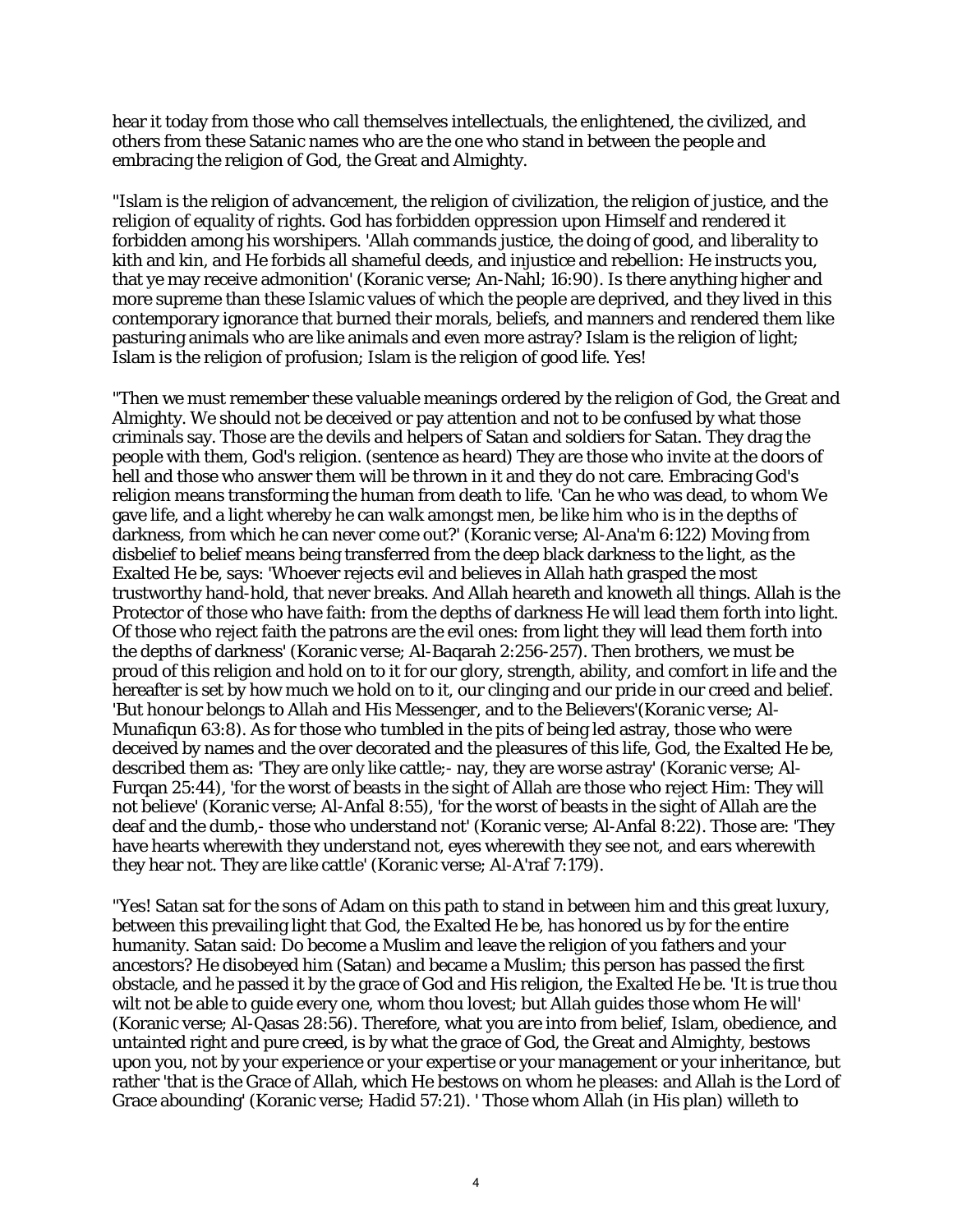guide, He openeth their breast to Islam; those whom He willeth to leave straying,- He maketh their breast close and constricted, as if they had to climb up to the skies' (Koranic verse; Al-An'am 6:125). 'No soul can believe, except by the will of Allah, and He will place doubt (or obscurity) on those who will not understand' (Koranic verse; Yunis 10:100). For God, the Exalted He be, is the one who gave you the permission to be in this religion. So cling to this luxury and thank God increasingly, the Exalted He be, for it.

"'Then (Satan) sat in front of him in his path to Hijrah' (Hadith), but God, the prophet, may the prayers and peace of God be upon him mentioned in this hadith that the three great issues that have been repeatedly appended in God's Book (Koran): Islam, Hijrah, and jihad. Jihad, as God Almighty, said: 'Those who believed and those who suffered exile and fought (and strove and struggled) in the path of Allah,- they have the hope of the Mercy of Allah. And Allah is Oftforgiving, most Merciful' (Koranic verse: Al-Baqarah; 2:218). And the Almighty said: 'Those who believed, and adopted exile, and fought for the Faith, with their property and their persons, in the cause of Allah' (Koranic verse: Al-Anfal 8:72) seek God's mercy and He is forgiving, and most Merciful.

"And He Almighty said: 'Those who believed, and adopted exile, and fought for the Faith, with their property and their persons, in the cause of Allah, as well as those who gave them asylum and aid' (Koranic verse: Al-Anfal; 8:72). And the Almighty said: 'Those who believed, and adopted exile, and fought for the Faith, with their property and their persons, in the cause of Allah' (Koranic verse: Al-Anfal; 8:72) is the greatest level (of faith) intended for God. So these three matters are repeatedly connected and mentioned numerous times in God Almighty's book: Islam, Hijrah (emigration), and jihad. Hijrah is the moving from non-Muslim countries to Muslim countries. This hadith, as proven by the repeated Koranic verses, shows us that parallel coexistence between believers and non-believers in one country is impossible and that a struggle will take place between the true believers and the non-believers and the misled, because Islam in itself does not accept untruthfulness and untruthfulness does not accept the true religion. For that reason the struggle between them (the believers and the non-believers) happens. So, either that the believers overcome the non-believers and defeat them and convert them to God Almighty's religion or they would pay the jizya 'they pay the jizya with willing submission, and feel themselves subdued' (Koranic verse: Al-Tauba 9:29), or that the non-believers overcome the believers or they (the believers) immigrate and leave the non-Muslim countries.

"This is (what is meant by) the Hijrah. For that reason God Almighty said in His great book: 'the Unbelievers said to their apostles: 'Be sure we shall drive you out of our land, or ye shall return to our religion' (Koranic verse: Ibrahim 14:13). There is no alternative in dealing with the nonbelievers. For those who are today searching for a ground of coexistence between the believers, the monotheists, the forgiven (of non-belief), and the believers in the pure and true faith, with the non-believers who say that God is Trinity and that: 'Uzair a son of Allah' (Koranic verse: Al-Tauba; 9:30) or worship people, stone, trees and rats, they want coexistence between them, those who clash with the universal laws of the religion of God Almighty before clashing with His laws of the Shari'ah. God Almighty said: 'The leaders, the arrogant party among his people, said: 'O Shu'aib! We shall certainly drive thee out of our city, thee and those who believe with thee; or else ye thou and they shall have to return to our ways and religion" (Koranic verse: Al-A'raf; 7:88). So the prophet, may the prayers and peace of God be upon him, said: 'Then Satan sat in front of him in his path to Hijrah' (Hadith), so he (the prophet) asked: will you immigrate? For he who immigrates is like a horse in countries. How do you leave this land, sky, country, job, family, wealth where you have lived, were raised and grew up, and move to a foreign and far away country and become restrained and unable to move around like a horse that is tied with a rope? For the immigrant is like a horse in a country. If you immigrate and leave behind your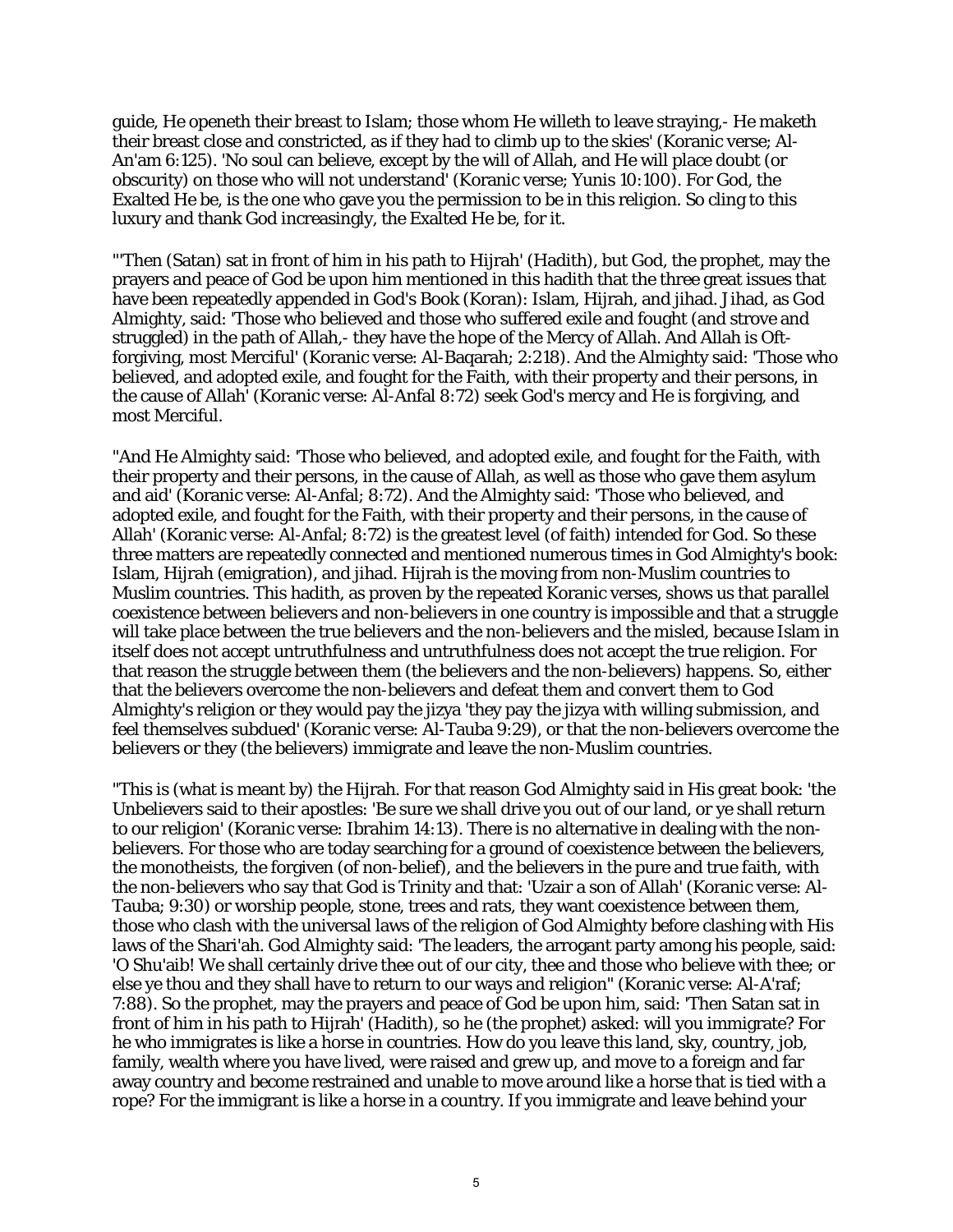land and your country then your documents will become revealed and your passport will not help you to move around. You will be wanted by the American intelligence or the Saudi intelligence or the Iraqi intelligence or the intelligence of this or that (country).

"So why do you make it hard for yourself when you are now in a safe, comfortable, and secure place with your children at your side and you teach and instruct them? When your wife is at your side and you have a stable job and a monthly salary? So why waste all this kind of life and move to hardship to a foreign country, to poverty, to pursuit, and to fear? But we say to Satan: 'you have lied for God Almighty has told us in His great book the opposite of what you said, for God Almighty said: 'He who forsakes his home in the cause of Allah, finds in the earth many a refuge, wide and spacious, should he die as a refugee from home for Allah and His Messenger, his reward becomes due and sure with Allah. And Allah is Oft-forgiving, Most Merciful' (Koranic verse: Al-Nisa; 4:100). Therefore, he finds on earth a refuge which means that he can move around on earth, move from one place to the other, so if the place does not suit him he would move to another place, for God Almighty said: 'O you servants of Mine who have attained to faith! Behold, wide is Mine earth. Worship Me, then, Me alone!' (Koranic verse: Al-Ankabut; 29:56) Do not bind yourself to a land or a house or a job or a sky, for the earth is God's earth and that of his worshippers, the worshippers are God Almighty's worshippers and the issue is God Almighty's issue. You will die whether you are in your land or in the land of immigration. There is no difference. So why bind yourself (to a place)? And why should you follow the call of Satan who tells you that an immigrant is like a horse in the country of immigration? The immigrant who is true in the faith of God, the Great and Almighty, is on his way to heaven once he puts his foot at the doorstep of his house. God Almighty said: 'He who forsakes his home in the cause of Allah, finds in the earth many a refuge, wide and spacious: Should he die as a refugee from home for Allah and His Messenger, his reward becomes due and sure with Allah' (Koranic verse: An-Nisa; 4:100). Nothing will matter to him who seeks God and abides by the Sunnah of the prophet, may the prayers and peace of God by upon him, whether he dies or is killed, for heaven will be his reward without doubt. God Almighty said: 'Those who leave their homes in the cause of Allah, and are then slain or die, on them will Allah bestow verily a goodly Provision' (Koranic verse: Al-Hajj; 22:58). And God Almighty said: 'And if ye are slain, or die, in the way of Allah, forgiveness and mercy from Allah are far better than all they could amass' (Koranic verse: Al-Imran; 3:157). This is better than what they amass, better than the world and what it contains, better than your high ranks, better than your power, and better than your standing. Why do you waste this great blessing and hold on to the transient world which you are about to leave to those who are going to come next? So worshipper of God, this is God's extensive land and this is a call from God the Almighty who is calling upon you through His Holy Book, and these are His Almighty's commands that are being repeated to you day and night. So invest for the sake of God, immigrate for the sake of God, forget about the world that you are holding on to and clinging to and which led you to lowness and humbleness until we became subordinate to other people. Yes, for the prophet, may the prayers and peace of God be upon him, said: 'But he disobeyed him and migrated from Makkah' (Hadith). So overcome the second obstacle. I ask God Almighty to grant us the understanding of what we heard and make us of the true immigrants and to seal our immigration, for He is the Forgiver and Generous Provider.

"All Praise is due to God. We worship Him, We seek His help and His forgiveness and we turn to Him in repentance. And we seek refuge in God from the evil within ourselves and our ill deeds. Whoever God guides cannot be led astray and whomever He leads astray, for him there is no guide. I testify that there is no god but God, with no partner, and that Muhammad is His servant, His messenger, and the chosen from among His creation. 'It is He Who hath sent His Messenger with guidance and the Religion of Truth, to proclaim it over all religion, even though the Pagans may detest it' (Koranic verse; Al-Tawbah 9:33).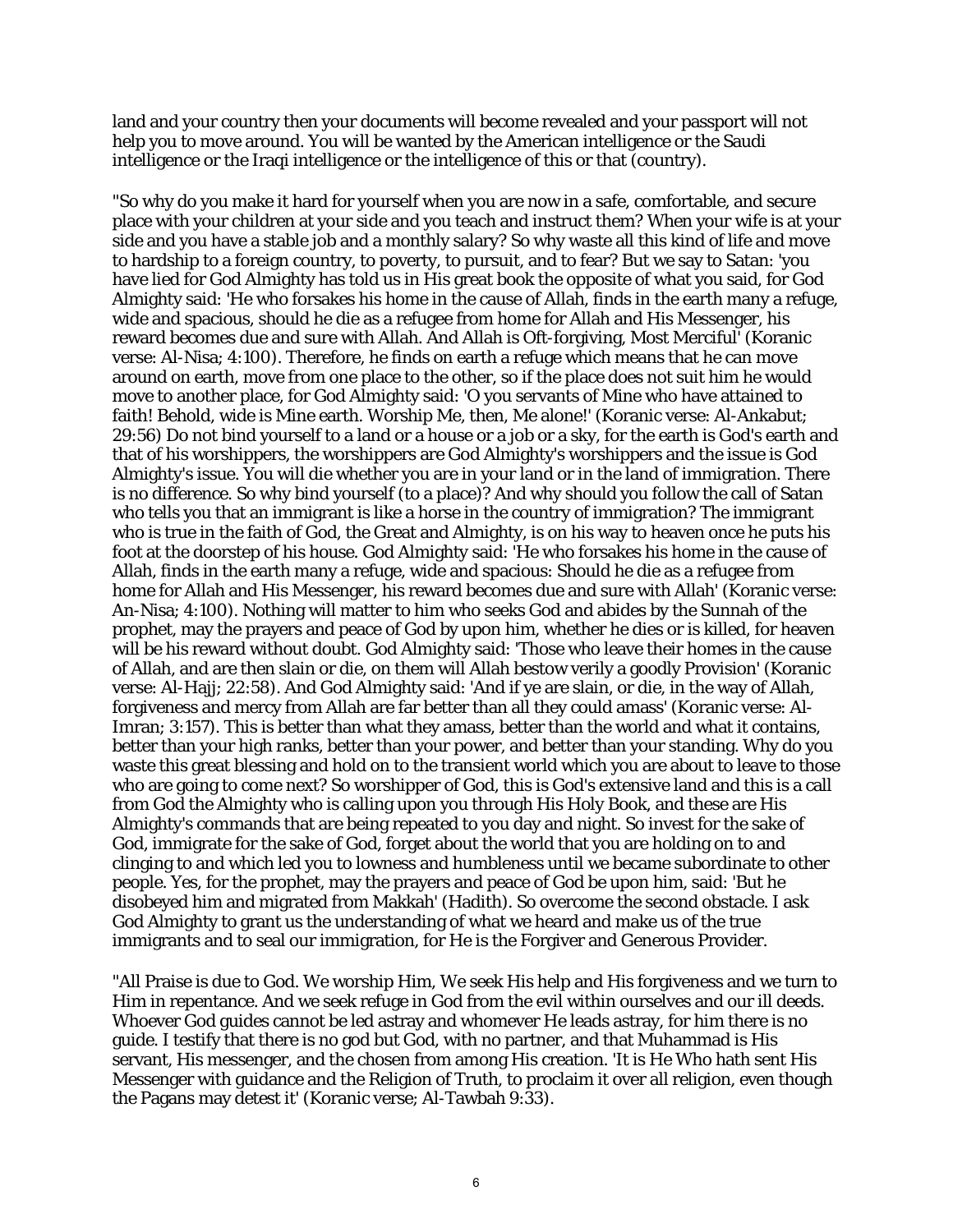"The prophet, may the prayers and peace of God be upon him, said: 'Then he sat in front of him in his path of jihad and said, 'Why should you do Jihad? It will only exhaust your wealth and body. You will be killed, your wife will marry someone else, and your wealth will be divided to others. But he disobeyed him and went for Jihad" (Hadith).

"As we have previously mentioned, these three issues are very much connected in God Almighty's holy book: Islam, Hijrah, and jihad. The prophet, may the prayers and peace of God be upon him, mentioned the third issue and that is jihad for the sake of God. He made it clear to us that Satan is exerting all his effort to stand between the worshipper and the bugle that summons to the field of jihad. Jihad as we know is the most difficult of adoration (worship) and that when God Almighty commanded it in His book, He said that a human being hates it, so He said: 'Fighting is prescribed for you, and ye dislike it' (Koranic verse: Al-Baqarah; 2:216). Yes it is hateful to you because in it is loss of money and souls and the separation from beloved ones entails hurt, sadness, fear, hardship, devotion, and other feelings. God will reward his worshippers who follow His path in a manner equivalent to their hardship and struggle. Satan pretends to be a wise adviser, whose intention is your welfare; yet he is the same Satan who expelled our parents from heaven, pretending to be their adviser. He (Satan) says you conduct jihad despite its hardship on the soul and wealth. Where do you want to go? Are you reckless, careless, and absent minded? You leave tranquility, peacefulness, and leisure to go to the crematories of Iraq or Afghanistan; you leave to go to the poor strange people in Somalia. This is the saying of the wise of this nation who are trying to prevent the youth from supporting their brothers, who are depleted by the war of the criminal crusader and others.

"Yes, Satan came disguised as an adviser. We all know that the Satan does not talk to us directly but through agents who talk on his behalf. His agent who speaks to us might be a non-believing man or a misguided scholar who will misguide you or he might be a man pretending to be a wise scholar.

"We should follow what is ordered in God's book. Did we not hear several times about scholars advising the youth against going to Iraq and they listed several points that prevent them from going to jihad.

"From where did they come up with all these obstacles they adhere to and want the youth of the nation to follow? Almighty God ordered us clearly in his book in a manner that is clear to the scholars and the laymen. He said: 'Go forth to war, whether it be easy or difficult for you, and strive hard in God's cause with your possessions and your lives: this is for your own good -if you but knew it!' (Koranic verse, Al-Tawbah 9:41)

"Do you think that this verse needs more clarification and philosophy? It is clear and obvious!

"The scholars agreed that if the enemy attacks a Muslim country, it is the duty of the people in that country to fight that enemy until it leaves their country. If they are unable, delinquent, or negligent, the duty falls upon the neighboring country and if they are unable or delinquent, it becomes the duty of the next country and so on until the duty becomes the duty of the whole nation.

"Were our brothers in Iraq able to defeat and expel the enemy? Were our mujahidin brothers in Afghanistan able to defeat and expel the enemy?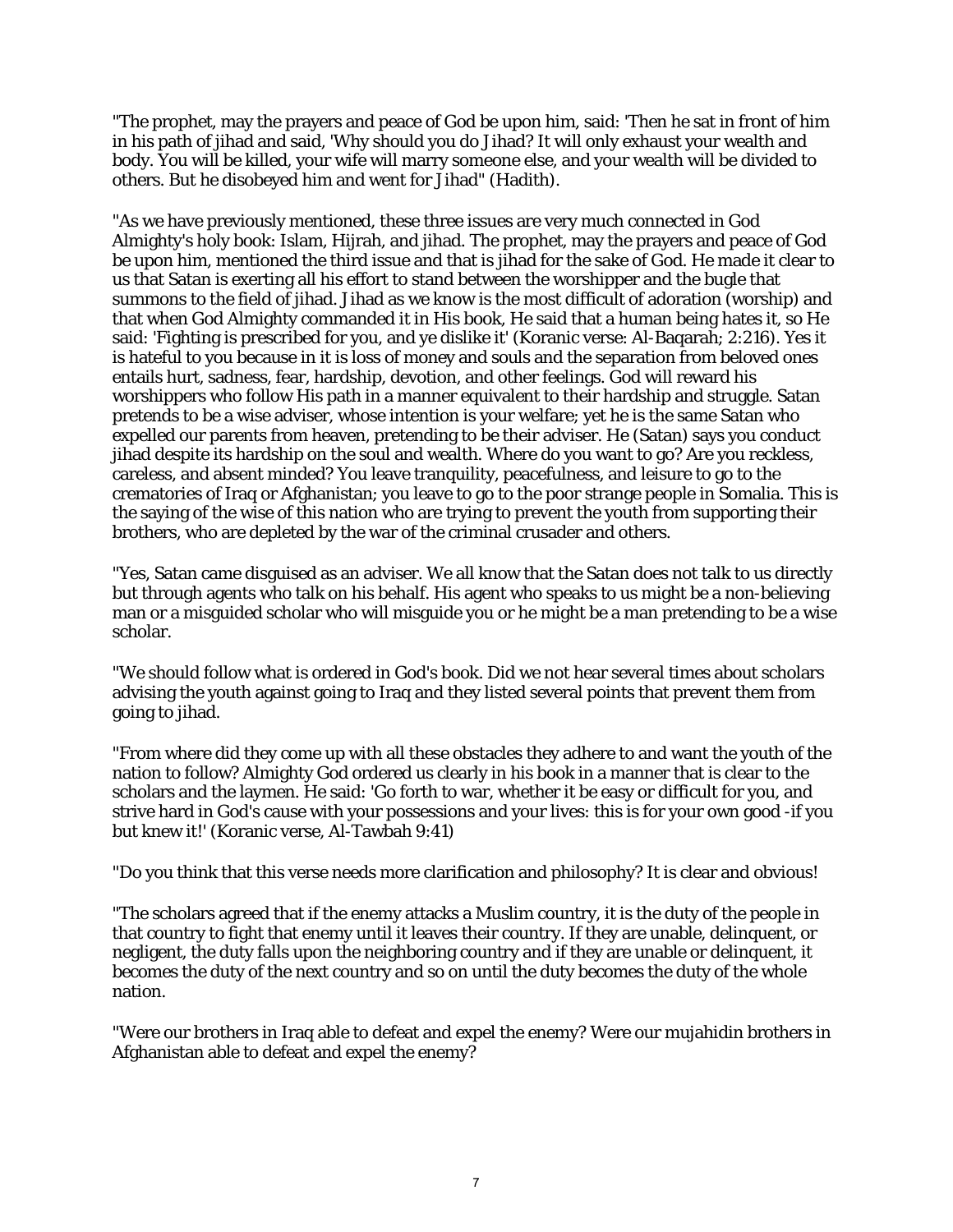"For almost six years they have been fighting; their fighting has its ups and downs and how many martyrs fell? How many hostages fell in the hands of the non-believers? How many women are widowed? How many children became orphans in the orphanages?

"All these six years they are fighting, struggling, striving, and we still listen to those who try to prevent the youth from supporting their brothers. What kind of creed is this? What kind of faith orders a scholar to prevent the youth from supporting their brother? What is the value of these limitations?

"The duty of jihad falls upon the Iraqi, since he is oppressed, and the Saudi, Kuwaiti, or Syrian are not exempted from this duty because they are on the other side as the distance between them is two or three meters! Is this God's religion that you read in his book? Is that God's concern that you learned in the Sunnah of his prophet, prayers and peace be upon him?

"When a Jewish man exposed the genitals of a Muslim lady, the prophet, peace and prayers be upon him, fought Bin Qi'qa for her sake. This is God's religion, this is the creed that we learned, these are the orders we find in God's book. The philosophy, the temporary ideas, the deception, and the straying from the right path have no existence among us.

"To the youth of this nation, strive hard to support your brothers in Iraq and Afghanistan; strive hard to support your brothers in Somalia, Algeria, and Chechnya, and do not listen to Satan's suspicions that he dictates to his followers. Yes this is the religion of God we learned; whether they like it or not. He ordered us to strive hard and invited us to do so. 'Satan said: Why should you do jihad? It will exhaust your wealth and body. You'll be killed, your wife will marry someone else, and your wealth will be divided to others' (Hadith).

"These are the things to which humans adhere: 'If your fathers and your sons and your brothers and your spouses and your clan, and the worldly goods which you have acquired, and the commerce whereof you fear a decline, and the dwellings in which you take pleasure - (if all these) are dearer to you than God and His Apostle and the struggle in His cause, then wait until God makes manifest His will' (Koranic verse, Al-Tawbah 9:24).

"Those who are discouraged, shaking and waiting, we warn if you do not support them, as you supported them before when there was a jihad against the Soviet Union, by God you will face the same situation like them (they will attack you also), the reward is according to the action. The prophet, prayers and peace be upon him, said: 'But he disobeyed him and went for jihad' (partial Hadith).

"This is the status of the Muslim; this is the status of those who have a clear and correct faith, those who are motivated because of their allegiance toward their brothers and God's sanctity. The prophet, prayers and peace be upon him, said: 'It is a duty upon Allah that He shall enter the one who wins among them and dies, and if he gets killed it is the duty upon Allah that He shall enter him into paradise, and if he kills, it is a duty upon Allah that He shall enter him into paradise, and if he drowns, it is a duty upon Allah that He shall enter him into paradise, and if his animal broke his neck, it is a duty upon Allah that He shall enter him into paradise' (Hadith)."The following of Islam, emigration, and jihad is the guaranteed path to heaven. For those who are seeking heavens and God Almighty's pleasure; to those who are seeking to be among the companions of Muhammad, prayers and peace be upon him and his companions, the path to God and heaven is clear.